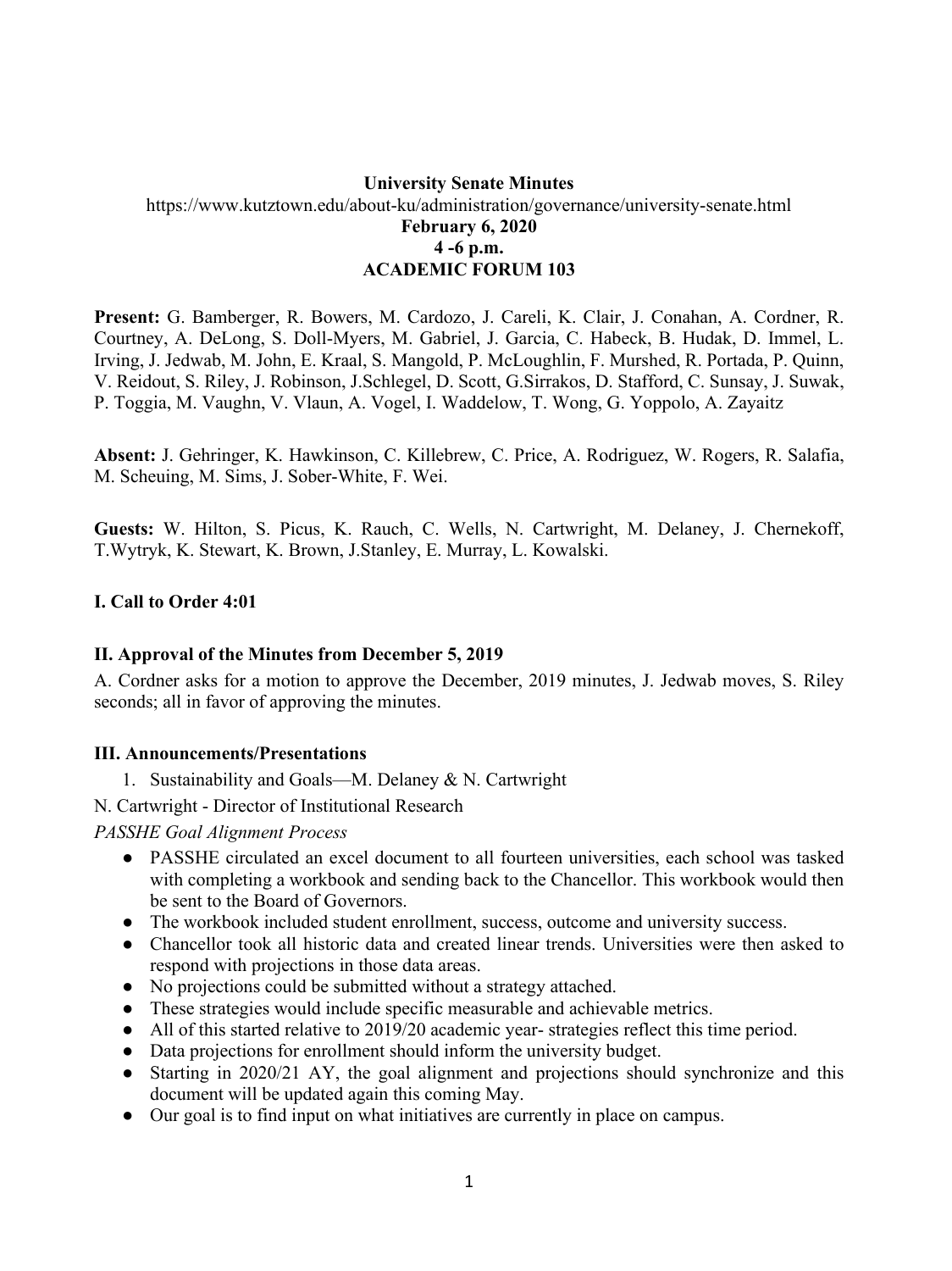- Various individuals from every division on campus were selected to give input and to provide updates.
- Historical data was used to link enrollment to the budgeting process.
- Projections were made for first-time undergraduate students, transfers, graduate students and undergraduate total headcount and FTE projections.
- PASSHE requested not just data but how we plan on accomplishing these numbers.
- Strategies were set to increase enrollment: recruitment, persistence, financial sustainability, and fundraising and scholarship dollars.
- Strategies were used to increase freshman enrollment to 1600 and transfer students to 575 by fall 2021, as well as graduate enrollment by 1.25% annually.
- Focus will be on increasing the retention rate by  $1\%$  annually and the persistence rate to 68%.
- Foundation's goal is to raise \$6 million during comprehensive campaign.

P. Quinn: In 5 years we will be a school of 8100? Is that the goal of the university?

N. Cartwright: That headcount is a byproduct of what the new student enrollment should be. Even though we are showing a declining new student enrollment through 2021 and increasing in 2022 and 2023, 2023 headcount is still less than where we are at 2019.

M. Delaney: Even with increasing retention and persistence we still have too many small classes over the next four to five years.

N. Cartwright: May 1st is the deposit date for new students, we will update this then.

M. Delaney: State System wants attainable realistic numbers, moving away from aspirational numbers.

N. Cartwright: Persistence rate was at 64% for the last two years.

N. Cartwright: Retention rate is 74% for Kutztown and 76% across PASSHE, KU was at 78% before (Fall, 2011).

K. Clair: Do we do a survey of students who leave?

T. Wytryk: Biggest answer for leaving is 'other'. If it is a financial issue, counselors are contacted, if there is something we can do, we try to get to students. We do have data on the answers and reasons on the forms.

M. Delaney: Reasons could be financial due to a lack of aid.

# Matt Delaney

*Financial Sustainability Plan:* 

- Presented and approved by the Board of Governors (BoG), each university was ranked against four financial indicators (enrollment, operating margins, primary reserve ratios, and minimum reserves). Schools were then color-coded based on health (green, yellow, orange, or red). 5 schools were placed in green with no plan necessary, no schools in plan 1, 6 schools in plan 2, and 3 schools were placed in plan 3. KU was placed in plan 2. Plan 1, 2 and 3 schools all had to complete the financial sustainability plan.
- Submissions were then required, only 9 schools were required to do the plan.
- CEOs, CFOs met in Harrisburg to review the plans and provided feedback, President and Chancellor will also review the plans.
- Guiding assumptions: realistic and attainable enrollment projections.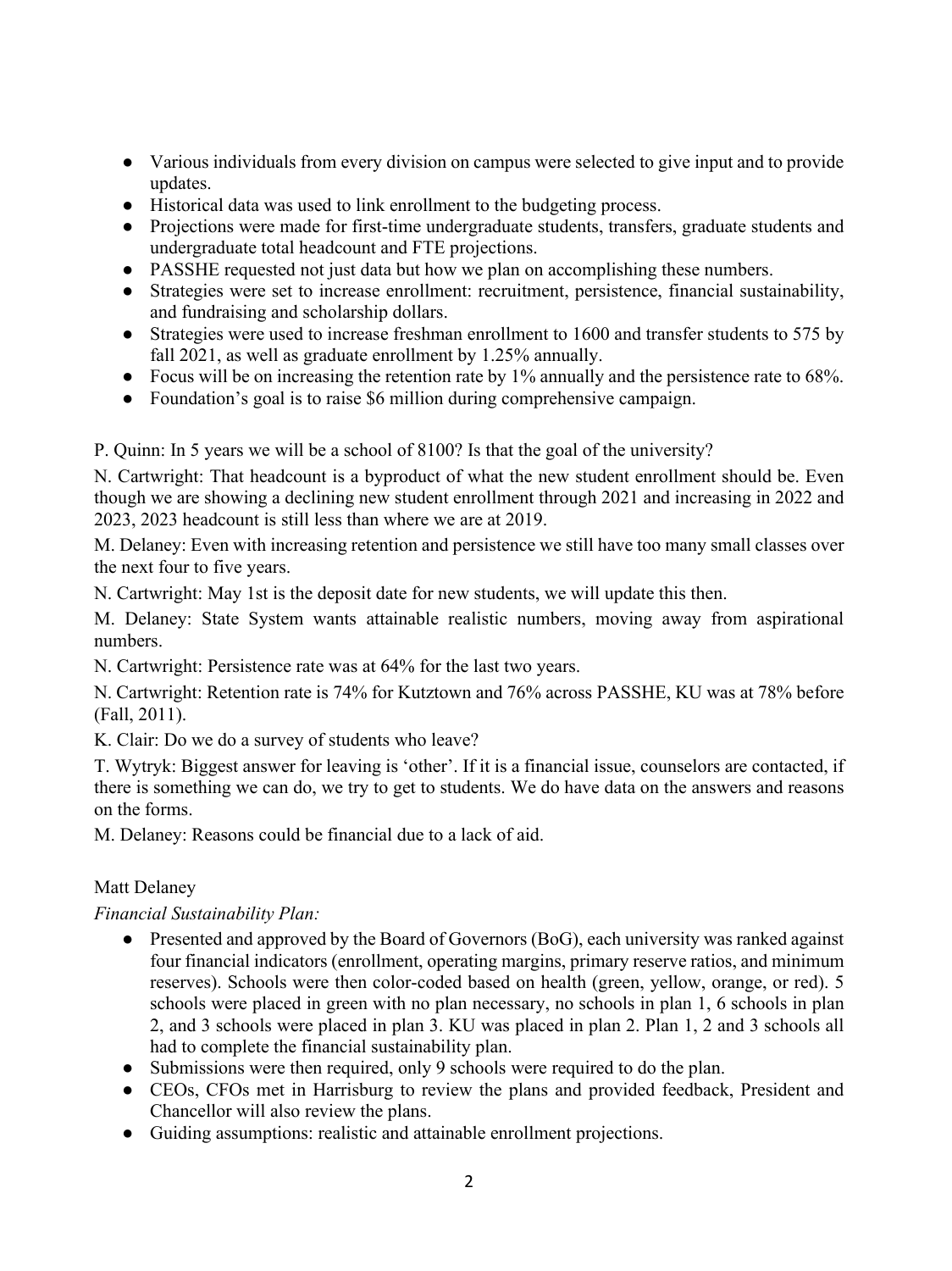- We were told to assume tuition rate increase in line with inflation, and annual state appropriation of 2%.
- KU rolled in impact of new scholarship program, any adjustments to debt and transfers were also included.
- When all assumptions are rolled into financial projection over the next 4-5 years, we will have a balanced budget for this current year 19/20. Tough decisions were made in terms of cuts: 57 vacant staff positions, adjustments to temporary faculty, retirements, operating budgets cuts.
- Deficits of 5.4m, 8m, and 11.6m projecting forward; rate gets slower as we continue to project forward.
- Impacts on deficit are due to salary increases, benefit rate adjustments, financial aid and scholarship increases.
- 75% of expenses are personnel costs, this area clearly needs to be addressed in order to right size the budget to get back in line with current enrollment.
- Employee FTE count by bargaining unit, this is the plan/path we need to take to get to a truly balanced budget.
- 57 staff positions eliminated, reductions in temp faculty pool, moving forward from 2019/20 to 2023/24 reductions would be heavier on the faculty side.
- The President's stance is not to eliminate filled positions. On the faculty side, temporary faculty will be impacted, and retirements will also be factored in.
- Assuming we are able to accomplish these reductions in employee FTEs: annual revenues will equal annual expenses, we will continue to have a balanced budget.
- Over this time period, unrestricted net assets do improve mainly on the auxiliary side.
- State System's key financial indicators are also improving through this plan.
- Enrollment is down overall, through the life of the plan, there is a projected increase overall in the two out years; this will put us in the green category due to increased enrollment.
- Operating margin has been negative in the past 3-4 years this will turn to positive in the projections.
- Student to faculty ratio 17.4:1 in the previous fiscal year. Over life of the plan we would increase to 19.9:1, this ratio is of increased focus at the State System Level.

P. Quinn: What is our Unrestricted Net Asset (UNA) growth?

M. Delany: UNA is 57%, Education and General (E&G) drops during this time period, Auxiliary usually drives this. Rightsizing annual expenses while growing reserves.

P. McLoughlin: What is the definition of non-representative employee, the slide shows the pain for the faculty is not so bad when it is bad.

M. Delaney: Pain for staff already happened. Two years where budget was balanced, it was on the backs of staff, not faculty.

P. McLoughlin: What titles were cut and what were added?

M. Delaney: The former assistant VP for administration and finance no longer exists. A list can be provided.

K. Clair: Why are E&G and Auxiliary looked at separately?

M. Delaney: State system asks to look at both separately. Costs are used differently.

M. Delaney: The State System is holding universities accountable by setting plans for attainable projections.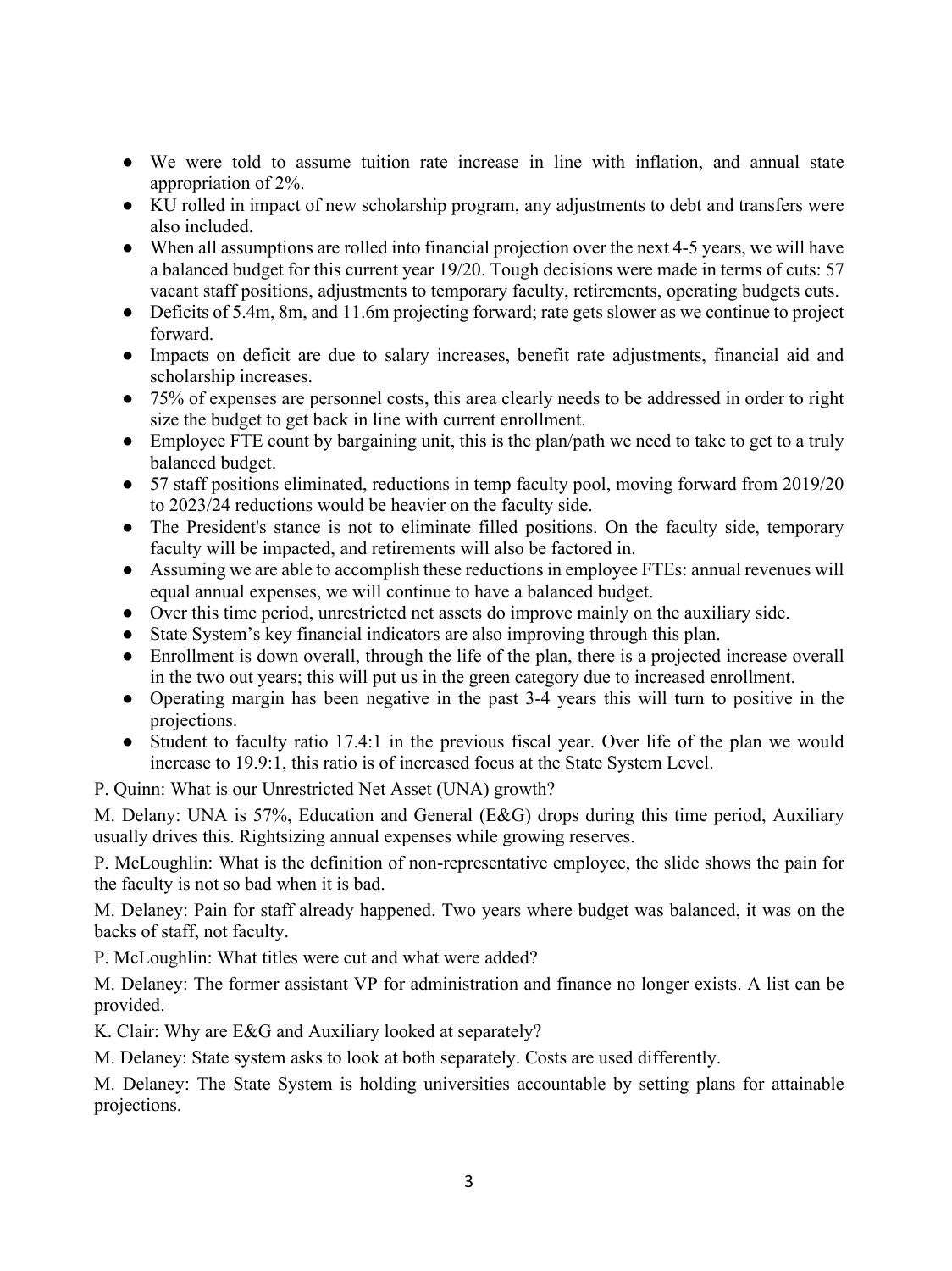J. Schlegel: How is faculty-student ratio calculated? Is that the same calculation we use in our marketing?

N. Cartwright: FTE students, divided by FTE faculty.

2. MyKU Course Search System—J. Stanley & K. Browne

J. Stanley

- Ken Browne and IT have been working on a way to search for GenEd courses through the course search system.
- Instructions were given to assist advisors in searching for courses. You can click on any GenEd class.
- Students will be able to click on open classes, closed classes, major only classes.
- Search can be narrowed down to class meeting days, when a class starts and ends, and you can also narrow by category.
- This is a significant improvement from what GenEd committee is able to offer at this time.
- Faculty can still use search, GenEd is included on this classical system as well.
- If all goes well, the goal is having this turned on for this coming advisement period.
- The list will be updated as soon as the course is approved.

T. Wong: Will the program filter courses that students cannot take as a GenEd due to special restrictions?

T. Wytryk: Not at the moment, advisors must inform advisees.

A.Cordner: As advisors, we would have to inform our students of this.

J. Stanley: This will be live soon, an announcement with instructions will be given to faculty.

## **IV. Reports**

## *1. Senate President—A.M. Cordner*

In order to facilitate Senate's role as a communications hub for campus, we are instituting a new written report that will be provided each month with the materials provided for the Senate meeting. This report will give all unions on campus the opportunity to share information and issues with the broader campus community.

## *Items in the Senate Pipeline*

- Early Warning
	- o Steve Lem requested that resolution be drafted for Senate pertaining to early warning, but we need a clearer sense of the Senate (rationale, supporting information) in order to do so.

E. Kraal: It might be important to emphasize that the assignment is meant to help students and advisors get feedback, not necessarily for a weighted part of the students' grade.

A.Cordner: Week four was suggested as early enough, however, half-semester courses should be taken into account.

R. Courtney: Is the meaning to say that as of this time period you are in jeopardy, or is it that the instructor foresees this? This needs to be indicated.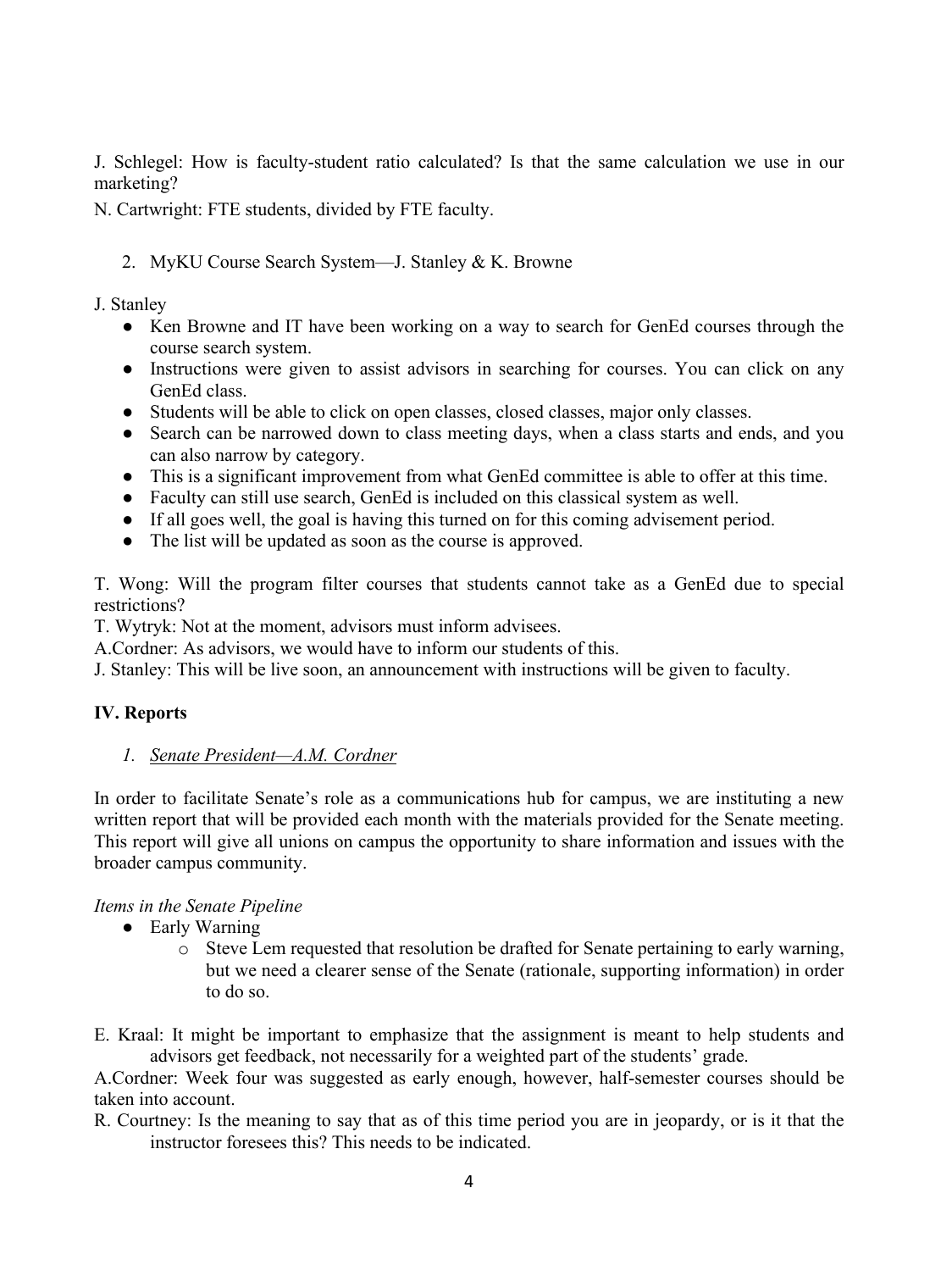- G. Sirrakos: We can only make certain assumptions so the language is useful, we need to agree on this and it needs to show up in some fashion in explaining to professors what they are doing.
- R. Courtney: This should not be dependent on one specific assignment.
- J. Schlegel: Concerned about the communications of it. What do we at Senate want to resolve about how we communicate to our students? What do students want to be communicated to them?
- I. Waddelow: Students want individualized care from their professors. Students would like to know what resources can be offered.
- E. Kraal: We have to be careful about addressing students before or after class about their grades due to FERPA issues. What system can we implement that would be productive?
- J. Conohan: If we are looking at retention, we should focus on attendance, participation/engagement in class and the acquisition of the course material. By week four the professor should know who is at risk at the undergraduate level. Notification should be a threat for early warning.
- L. Irving: Calling the student can be beneficial. Is there a dashboard for student performance?
- G. Sirrakos: This came out of concern that students don't know where they stand, and faculty were not providing feedback early enough in the semester. Class size also matters in terms of how faculty can report.
- A. Vogel: Assistant Deans would be useful in resolving these issues.
- A. Cordner: Resolution should include an early assignment with a timely grade, this will be passed along and brought back to the Senate.
	- Constitutional Revision Task Force
	- Final Exam Task Force
		- o Suggestions for survey revision received. Last call before final revision of survey.
	- Academic Forgiveness (ACA -055)
		- o Enrollment Management Committee passed a motion with changes to this policy.
		- o Awaiting discussion and revision from ASPC.
	- Creative Collaboration Strategies
	- *2. Senate Vice President—T. Wong*
	- The Committee on Committees would like to submit the bylaws of the Undergraduate Academic Honesty Committee (UAHC) to the Senate for approval. The UAHC is a new committee to be formed. Please refer to the attachment for the bylaws.

T. Wong: This committee is important because there are hearings lined up.

A.Cordner: All in favor of accepting the bylaws as presented: all in favor, motion passes.

• The Committee on Committees would like to submit the revised bylaws of the Academic Technology Committee (ATC) to the Senate for approval. Please refer to the attachments for the bylaws and the rationale for the revision.

T. Wong: Cancelled Natural Science position and split it into two positions Biological Sciences and Physical Sciences.

- G. Sirrakos: Why is there a numeric bias towards CLAS?
- T. Wong: Numbers are representative of departments on the committees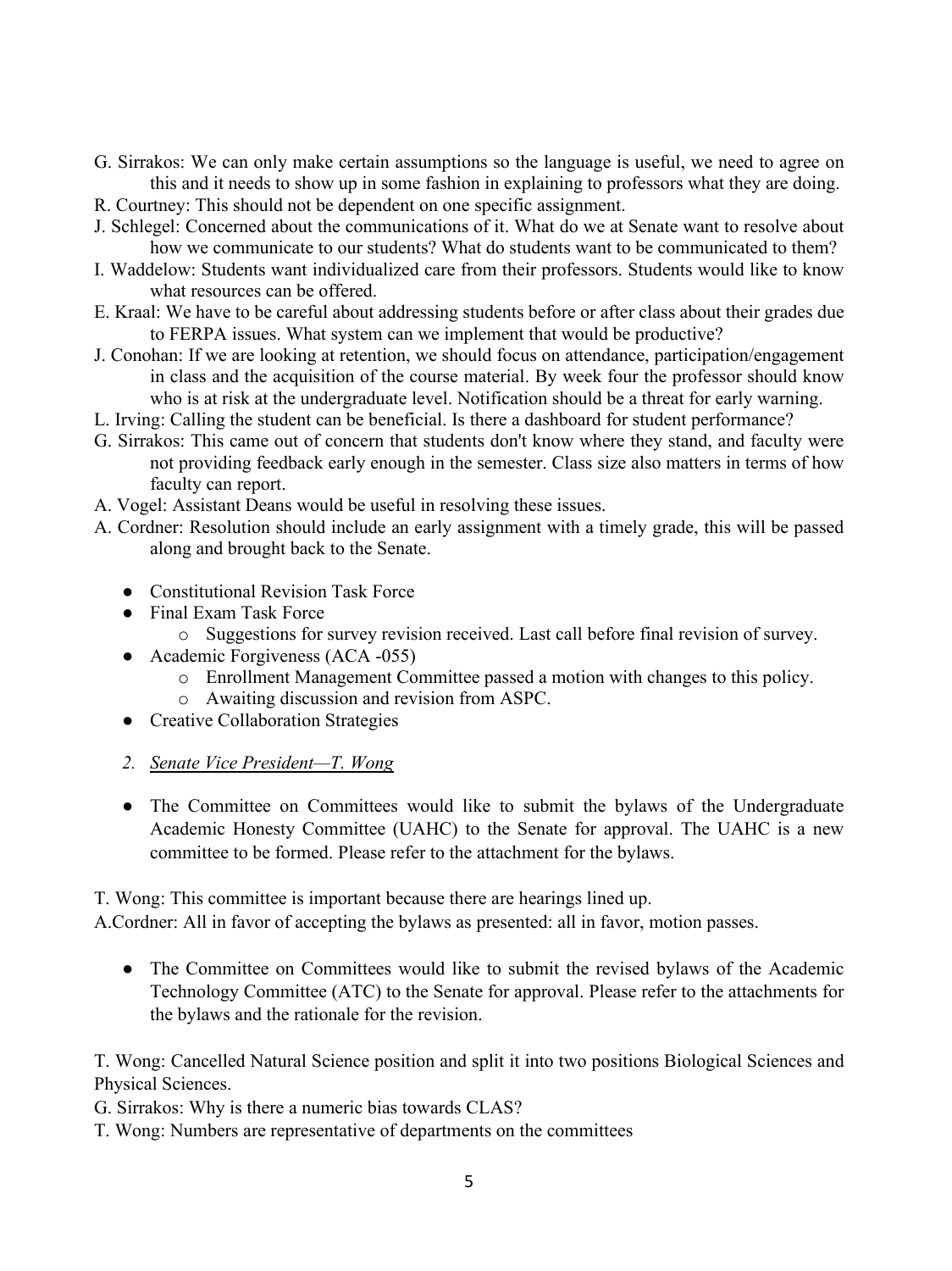J. Schlegel: There are 24 members on this committee, but 6 in the Undergraduate Academic Honesty Committee.

A. Cordner: All in favor of approving the bylaws: all in favor; motion passes.

- The Fall 2020 Willingness to serve was open on February 3, 2020. All faculty and staff who wish to serve on Senate committees may refer to the instructions provided on the Daily Brief and emails. The Willingness will close on February 14, 2020. If there are any technical difficulties, please contact Leah Cassellia [\(casselli@kutztown.edu\)](mailto:casselli@kutztown.edu), Mary Bononno [\(bononno@kutztown.edu\)](mailto:bononno@kutztown.edu), or Tony Wong (wong@kutztown.edu).
- *3. Senate Secretary—M. John on Elections*

Various representatives on the Committee on Committees, Grade Appeal Board and Strategic Planning and Resources Committee are selected via an election process. Nominations for the following committee positions will open approximately February 24 and will be open for two weeks. Elections for the positions will be held after spring break.

*Committee on Committees (Term–3 years)* 

- College of Visual & Performing Arts Representative
- Professional Staff

*Grade Appeal Board (Term–3 years)* 

- College of Liberal Arts & Sciences Representative
- Graduate Faculty Representative
- College of Education Representative

*Strategic Planning and Resources Committee (Term–3 years)* 

• College of Visual & Performing Arts Representative

# *4. University President—K. Hawkinson substituted by the Provost*

- Pay attention to what the Governor is saying about his budget proposal.
- Proposals do not always get funded how one may hope.
- Governor Wolf will visit KU on March 4<sup>th</sup>. We are sharing this day with East Stroudsburg; the Governor will be visiting all 14 campuses.
- We are working to get the Middle States monitoring report finished by the end of the month. There will be a small team visit at the end of April.
- All continued work by KU's community is appreciated.
- Received an email that Berks County elections board has voted to approve our campus a location for the primary. There will be conversations about what we can do to remain a campus where students can vote.

# *5. University Provost—A. Zayaitz (see above)*

# *6. Student Government Board—B. Hudak*

Retreat:

• SGB held spring retreat on January  $21^{st}$ .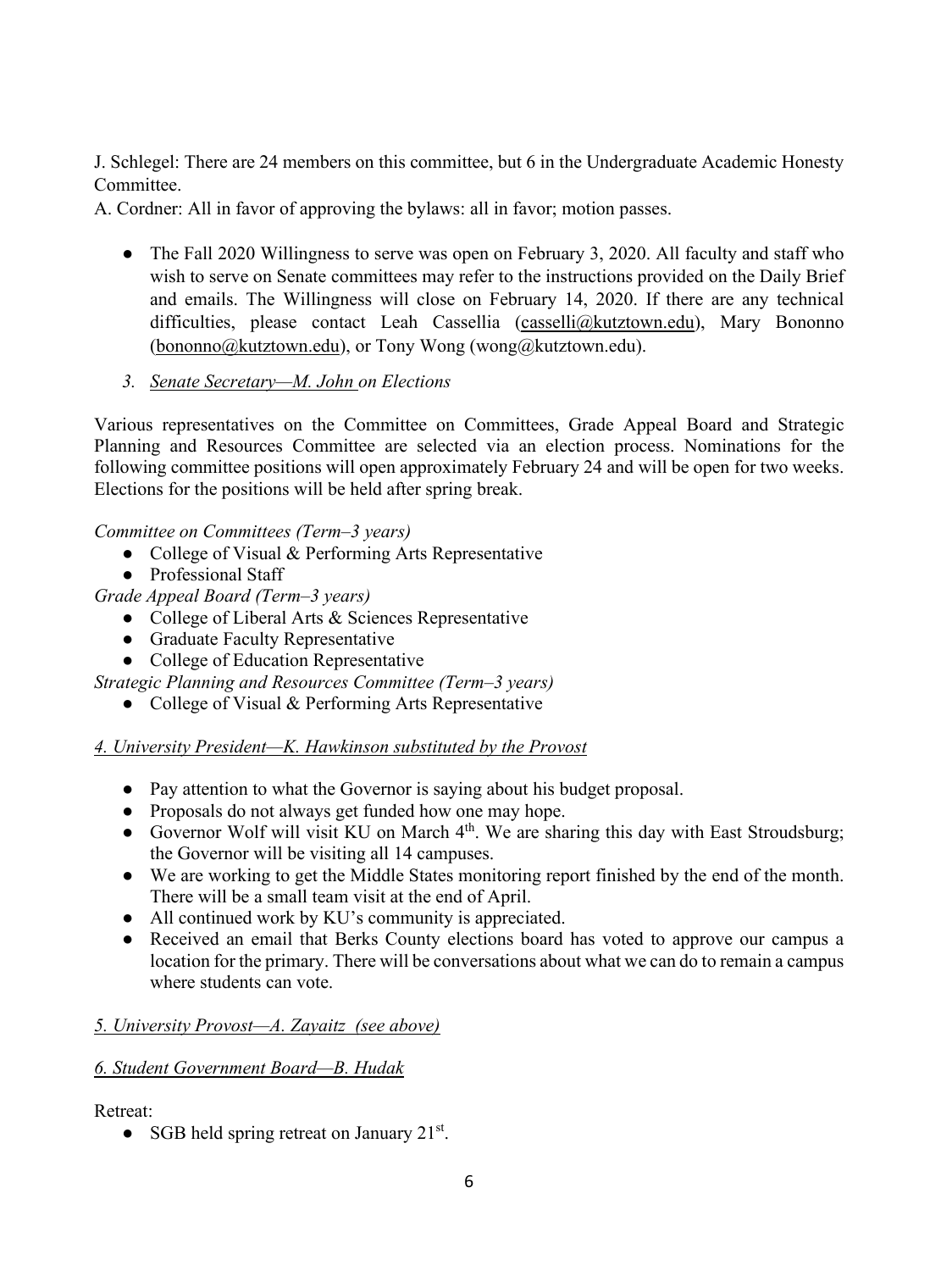- Trained our new members on what it means to serve on the SGB.
- Set our committee goals for the semester.

Vice-President Election:

- Former SGB Vice President (VP) stepped down due to personal reasons.
- Currently searching for new VP for SGB.
- Per the requirements of constitution nominations were held for two weeks.
- This past Tuesday there was an open forum where all of the student body was able to attend and ask the candidates questions.
- SGB will officially elect a new VP at this Tuesday's meeting.

Special Funding Process:

- An email will be going out next week explaining the timeline for the application process.
- Budget and finance committee will begin reviewing the applications.

Upcoming Guests:

- Mary Neuenschwander from the KU Foundation
- Kent Dalquist from housing and dining services
- Dr. Stanley on the updated course search system
- Dr. Hilton on an Enrollment Management update
- Mr. Bernard McCree from Financial Aid
- Krista Evans from admissions

Current Topics of discussion:

Hosting a Mental Health Campaign or event

- Making students aware of the resources on campus
- Addressing the wait time within our counseling center

SGB is moving forward with campaign aligned with CASA which has the goal of

- Providing students with academic success tips
- Encouraging students to attend class

First Year Seminar concerns

- Students are concerned with the high Failure and D grade rates of FYS.
- It's the opinion of the students that FYS is being counterproductive to its original purpose and to the persistence goal of increasing freshmen retention by 1% that was mentioned within the goal alignment presentation at the beginning of today's meeting.
- Freshmen have been surprised to learn of their curriculum for their FYS courses as the curriculum has not aligned with what was presented to them orientation.
- Additionally, it the student opinion that there simply are faculty members teaching the courses that should not be working with freshmen.

Interim replacement for the Clinical Experience of the COE

- Overwhelming number of complaints and concerns about this individual and office.
- Our COE reps have been compiling these complaints and concerns to bring to Dean Ward in an upcoming meeting.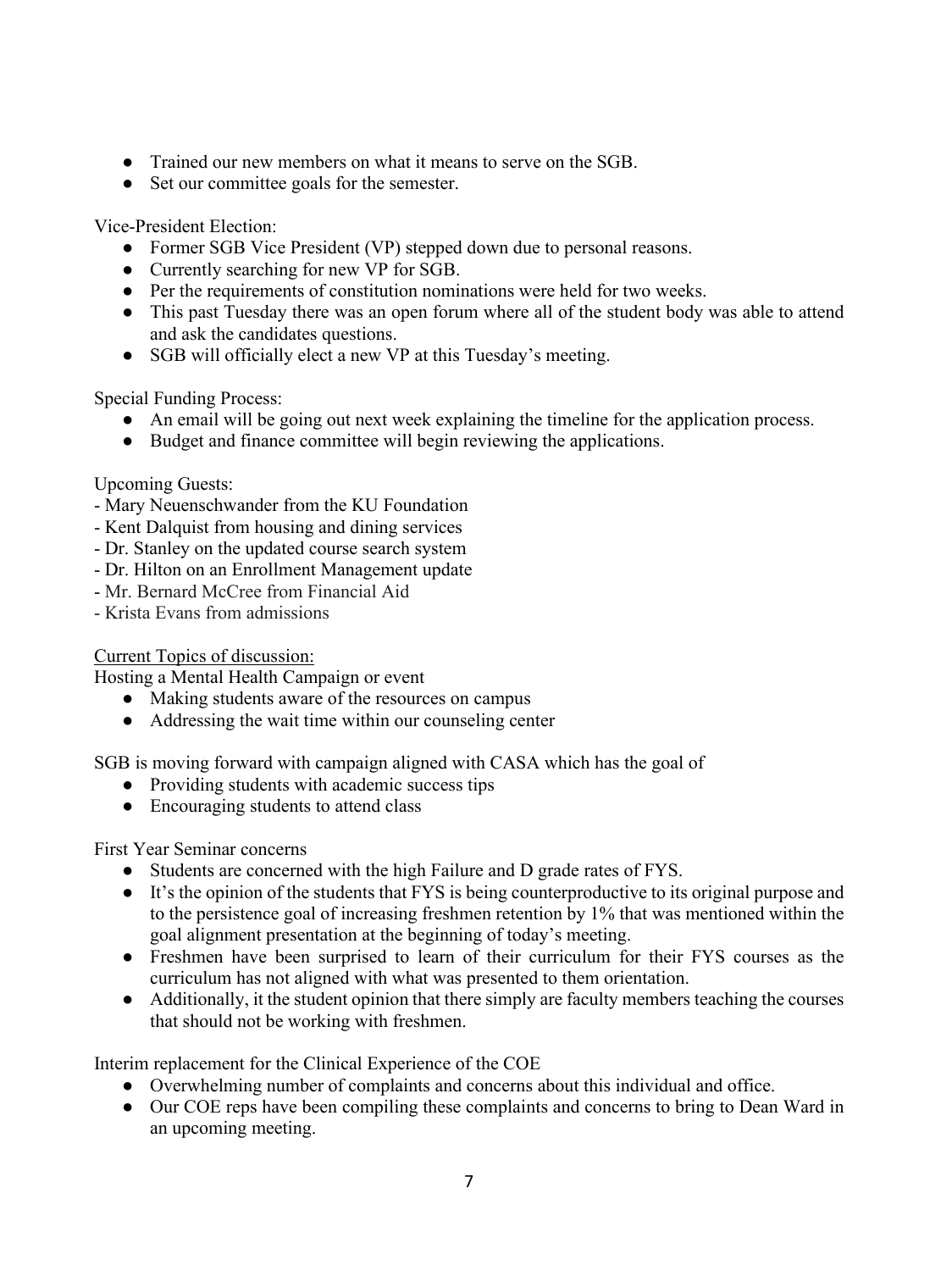● These complaints range from inconsistencies and mistakes with student teaching placement to personal student information being shared with other students via email.

P. McLoughlin: Can you provide the issues with the FYS courses.

B. Hudak: Many freshman are failing FYS, course objectives are not aligning.

7. Assessment Office—K. Rauch

- Academic Assessment day was held on January 13th, 50 plus faculty attended as well as academic Deans, a successful panel of 3 faculty members who spoke about their experiences.
- Survey was conducted.
- One recommendation: Having breakout session for faculty teaching graduate classes.
- Assessment grants are available for next year, applications are due March 2nd, up to \$5000.

### *8. Unions/Committees*

### AFSCME written by Ray Dunkle, Jr.

The university is operating with much less staff than in the past. We are concerned that the job cuts and freezes are being applied mainly to AFSCME members, and we are afraid the trend will continue. As AFSMCE members retire, positions have been downgraded or cut. When positions are cut, work levels increase, making it increasingly more difficult to accomplish daily tasks and increasing the pressure on our already overburdened workforce. Two positions at the university storeroom were recently eliminated which resulted in task realignments. In the long run, we feel these position eliminations will cost the university more than the replacement of the positions. As members of AFSCME and the Kutztown campus community, we are dedicated to the ongoing success and wellbeing of this university. We understand that balancing the budget is an extremely important university issue; however, we also feel that some positions need to be filled in order to maintain effective operations and the overall health of the university.

### SCUPA written by Frances C. Cortez Funk

The State College and University Professional Association (SCUPA) represents professionals who are the Assistant and Associate Directors of Admissions, Financial Aid, Student Activities, Residence Life, Judicial, Registrars, Tutorial and Academic Assistance Services, Career Services, Alumni Relations, grant funded programs, and others working in student development across all 14 universities in the Pennsylvania State System of Higher Education.

- SCUPA, on a state level, has over 600 people in the bargaining unit.
- SCUPA union affiliation on a state level is Pennsylvania State Education Association (PSEA).
- On a national level, we are also with the National Education Association (NEA).
- Kutztown University has 54 people in our bargaining unit.
- Valarie Reidout is our SCUPA representative on the University Senate. Frances C. Cortez Funk is our current KU President. R. Chad Brown and Frances C. Cortez Funk are state elected members at-large representatives.